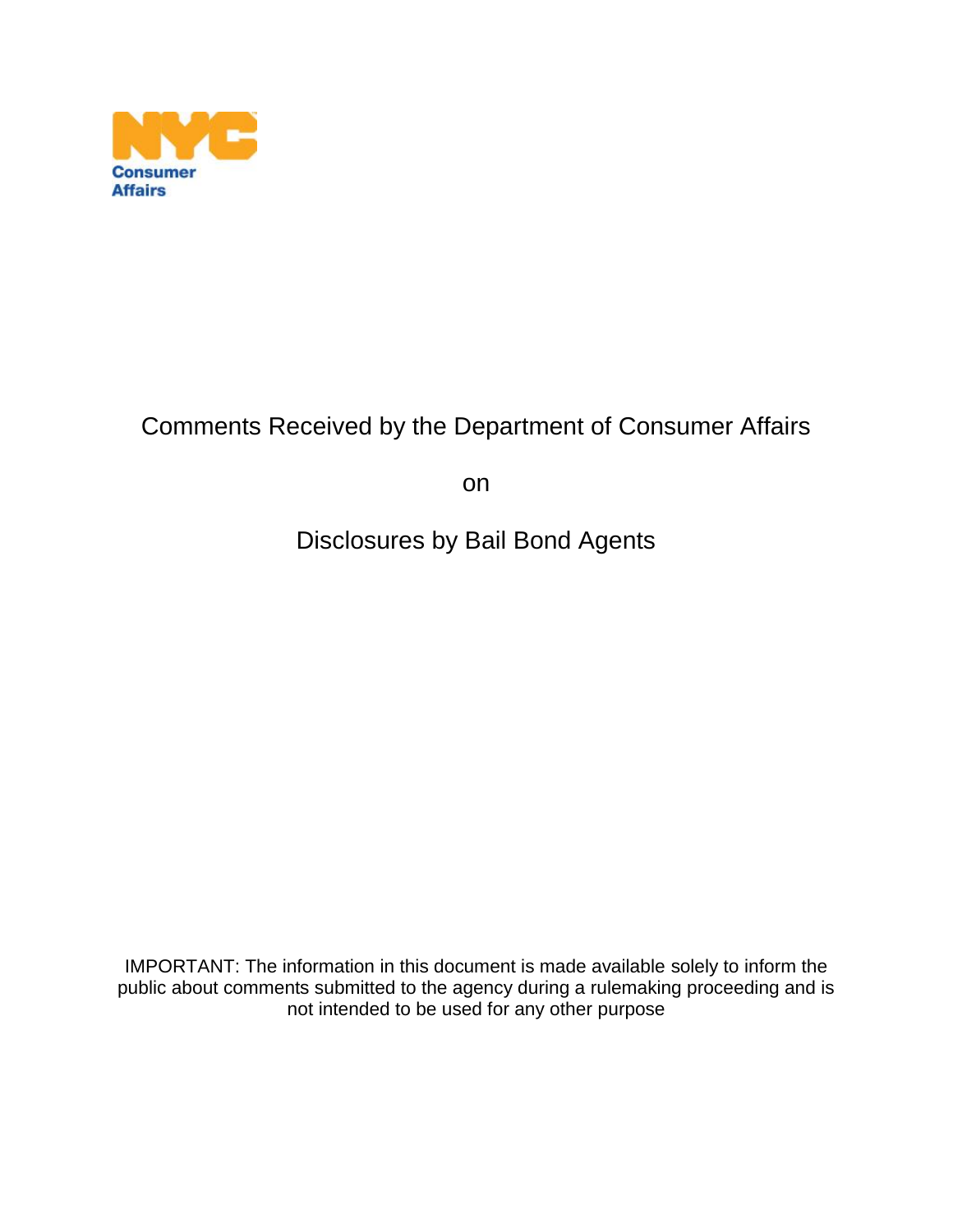

## **COMMENTS ON PROPOSED RULES BY: Zoë Adel, Advocacy and Policy Associate, Brooklyn Community Bail Fund**

## **PRESENTED BEFORE: The New York City Department of Consumer Affairs**

## **March 29, 2019**

Good morning, and thank you to the Department of Consumer Affairs for inviting us to provide comments on the proposed rules to implement Local Laws 142 and 143 of 2018 regarding bail bond disclosure requirements. While we believe the ultimate solution to prevent the abuses of the bail system is the complete elimination of money bail, we appreciate your efforts to help protect vulnerable consumers from the predatory for-profit bail bond industry.

The Brooklyn Community Bail Fund is the largest charitable bail fund in the country. We've paid bail for over 4,000 individuals to date who would otherwise be jailed pretrial because they cannot afford a few hundred dollars to purchase their freedom. We are also a proud member of the Bail Bond Accountability Coalition, which seeks the meaningful regulation, contraction, and eventual replacement of the commercial bail bonds industry. As we continue to fight for the complete elimination of money bail, we recognize that under our current system people continue to be harmed and exploited by the for-profit bail bond industry every day. Every year, the commercial bail bond industry siphons between \$16 million and \$27 million in nonrefundable fees from low-income New Yorkers, representing a sizeable transfer of wealth from already low-income communities to the multi-billion dollar bail bond industry.<sup>1</sup> Each day we allow predatory commercial bondsmen to operate without any meaningful regulation is doing a monumental disservice to marginalized communities that have been taken advantage of for too long.

Every day in New York City, our clients and other vulnerable New Yorkers experience first-hand the confusion and exploitation that comes from using for-profit bondsmen. We know that bail bondsmen routinely overcharge above the maximum, legally allowable limit and fail to return amounts consumers are entitled to. Just the other day, one of the individuals we paid bail for (Mr.H) told us that his girlfriend enlisted the services of a for-profit bonds company, unaware that we had already posted his bail a day prior. Mr. H's girlfriend paid the bonds company \$480

<sup>1</sup> https://comptroller.nyc.gov/reports/the-public-cost-of-private-bail-a-proposal-to-ban-bail-bonds-in-nyc/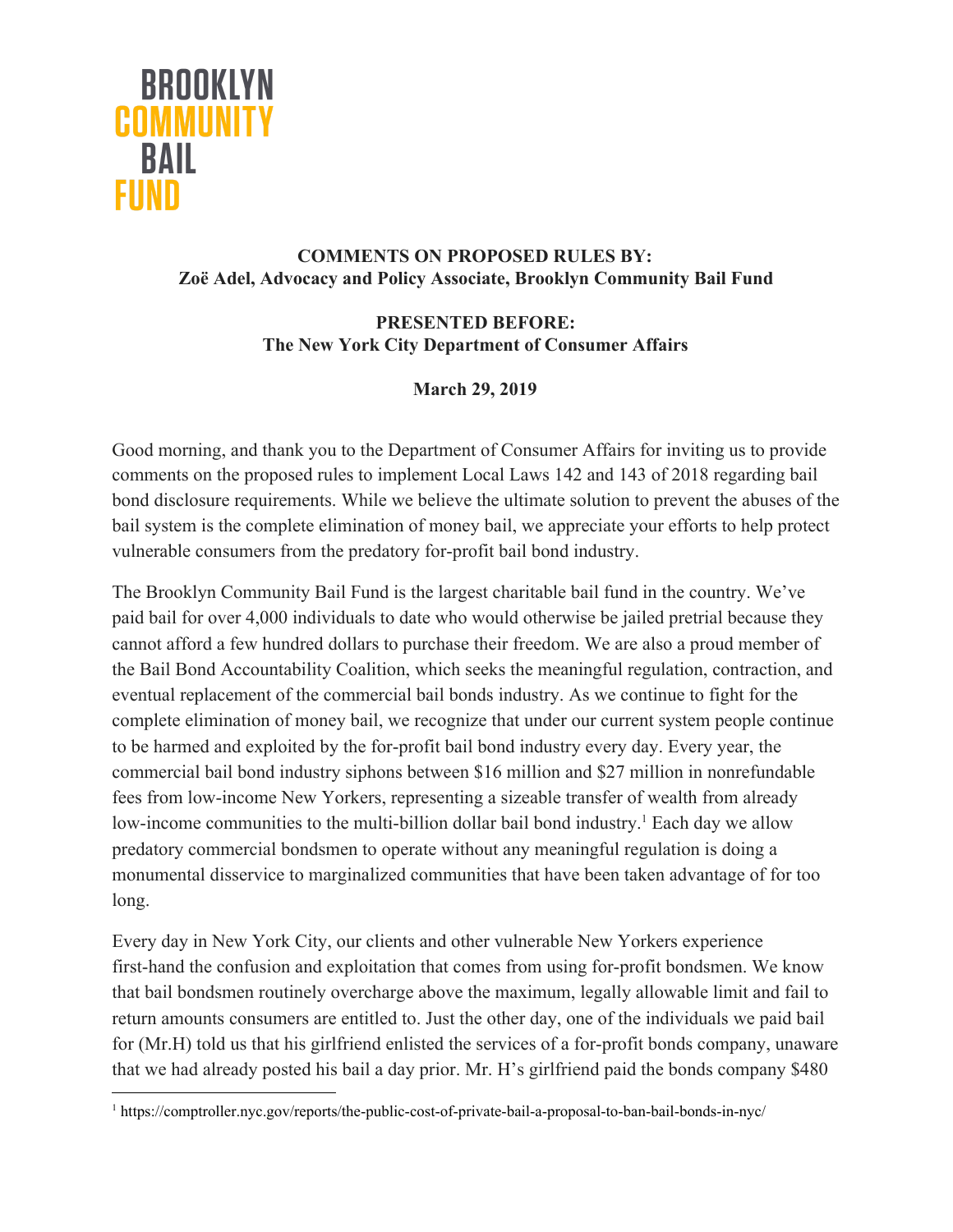in non-refundable fees on a \$3,000 bond, which is over the legally allowable limit of \$300. When the couple returned to request a refund after learning that the bondsman did not, in fact, post their bond, they were told that the refund would only be for \$200, citing an illegal \$100 court fee that would be subtracted. On top of that, the bonds company explained that if the bond was posted, a refund wouldn't be issued for another 30 days. It was clear to us and the family that the bail bondsmen deliberately exploited the urgency of the situation and lack of knowledge about the bond payment process to take advantage of a woman who sought their help in a time of crisis. On top of the bonds company illegally overcharging the family and refusing to return the full amount paid, the family was subsequently evicted from their apartment because the money they used to pay the bail bondsman was money that was allocated for rent. Unfortunately, occurrences such as the one described happen all too often because of the limited knowledge many consumers have about their rights when dealing with for-profit bondsmen, who routinely use the lack of regulation and oversight to openly disregard the law.

On January 17, 2019, we submitted comments to ensure that the proposed Bail Bond Consumer Bill of Rights ("Bill of Rights") will meaningfully protect and empower consumers in crisis and truly reign in on the bail bond industry. We are grateful that the Department of Consumer Affairs incorporated most of our comments into the recent version of the Bill of Rights, such as removing confusing terms like "compensation cap" and the lengthy "Know Important Terms" section. We believe that a few minor changes would ensure that the Bill of Rights is more accessible to all vulnerable consumers.

In the "How the Process Works" section:

- The first point says someone has been arrested and "must go to trial as a defendant." We believe this gives the misimpression that an individual only pays bail if they are going to trial. In reality, the vast majority of cases do not go to trial. We propose the language be amended to read: "Someone close to you is arrested and charged with a crime."
- The fifth point in the "How the Process Works" section begins: "The defendant awaits trial." We believe this first sentence should be deleted and the point should just start: "While the case is open, the defendant must obey...(etc.)" for the same reasons as stated above.
- The last point says, "The case ends" and then discusses exoneration of bail. In fact, bail can be exonerated at any point in the process, which should be noted.
- The last point incorrectly refers to a court document, which says whether bail was exonerated, as the "disposition." Going forward, we propose referring to the document as "exoneration paperwork."
- In the first version of the Bill of Rights, the "How the Process Works" section included a line stating, "The bail bond agent either gives you the collateral immediately or mails